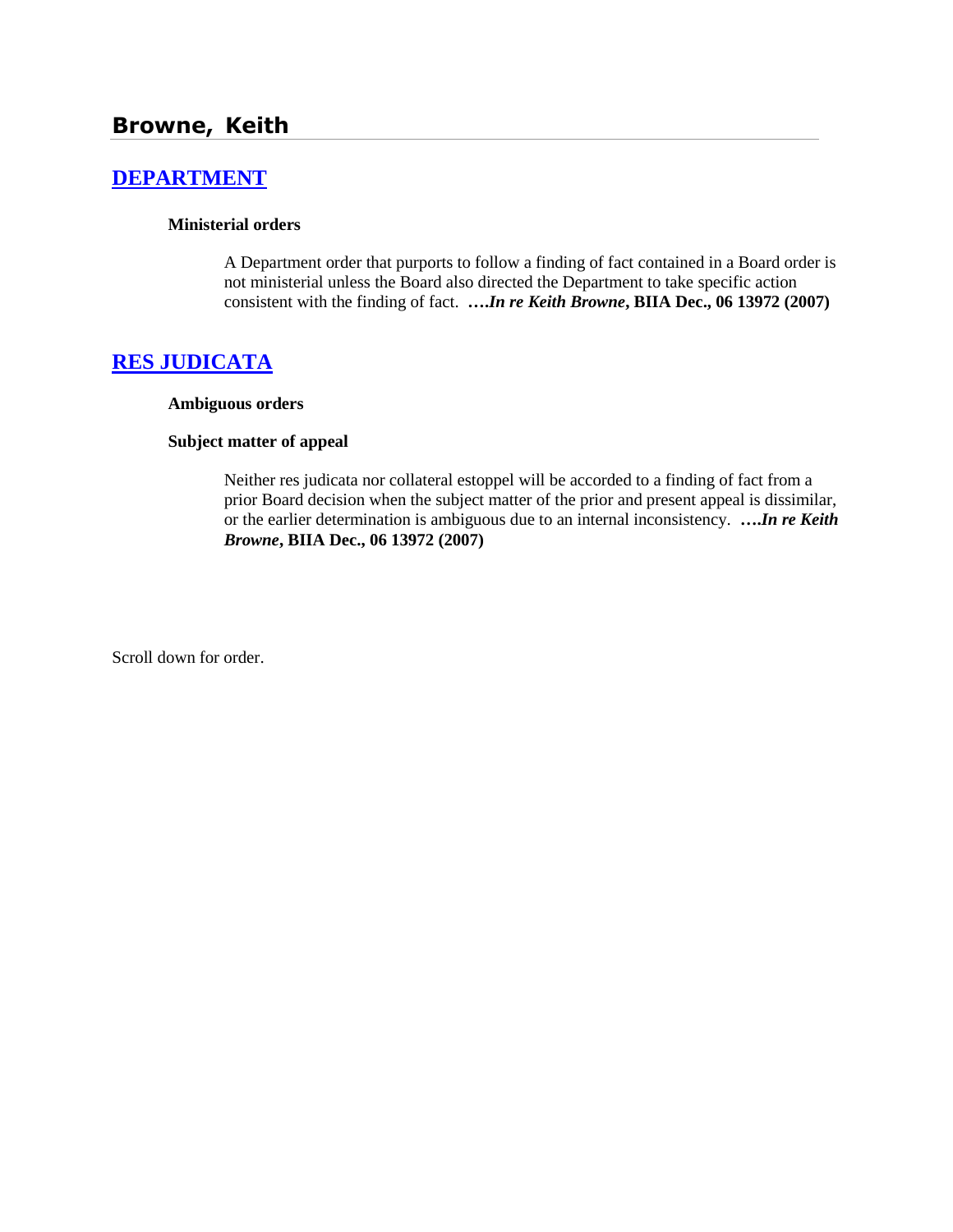# **BEFORE THE BOARD OF INDUSTRIAL INSURANCE APPEALS STATE OF WASHINGTON**

**)**

**) )**

1 **IN RE: KEITH O. BROWNE ) DOCKET NO. 06 13972**

**CLAIM NO. W-929966 )**

**ORDER VACATING PROPOSED DECISION AND ORDER AND REMANDING APPEAL FOR FURTHER PROCEEDINGS**

5 APPEARANCES:

2

3

4

11

14

| 6 | Claimant, Keith O. Browne, by          |
|---|----------------------------------------|
| 7 | Law Office of William D. Hochberg, per |
| 8 | Grady B. Martin                        |

| 9               | Self-Insured Employer, Genie Industries Inc., by |
|-----------------|--------------------------------------------------|
| 10 <sup>1</sup> | Wallace, Klor & Mann, P.C., per                  |
|                 | Lawrence E. Mann                                 |

12 13 Department of Labor and Industries, by The Office of the Attorney General, per Natalee Fillinger, Assistant

15 16 17 18 19 20 21 22 23 24 The claimant, Keith O. Browne, filed an appeal with the Board of Industrial Insurance Appeals on April 13, 2006, from an order of the Department of Labor and Industries dated March 30, 2006. In this order, the Department corrected its order of July 14, 2005, and stated: The claim is allowed for an industrial injury on January 23, 2004. The self-insured employer is directed to deny responsibility for the claimant's left knee, hip, cervical, and lumbar conditions; accept responsibility for a left shoulder condition; and provide such further and other relief as indicated by the law and the facts. As of June 10, 2004, the claimant's left shoulder condition, proximately caused by the industrial injury of January 23, 2004, was fixed, had reached maximum medical improvement, and was not in need of further medical treatment. The claimant's appeal is **REMANDED FOR FURTHER PROCEEDINGS**.

25

# **DECISION**

26 27 28 29 Pursuant to RCW 51.52.104 and RCW 51.52.106, this matter is before the Board for review and decision on a timely Petition for Review filed by the claimant to a Proposed Decision and Order issued on December 19, 2006, in which the industrial appeals judge affirmed the Department order dated March 30, 2006.

- 30
- 31
- 32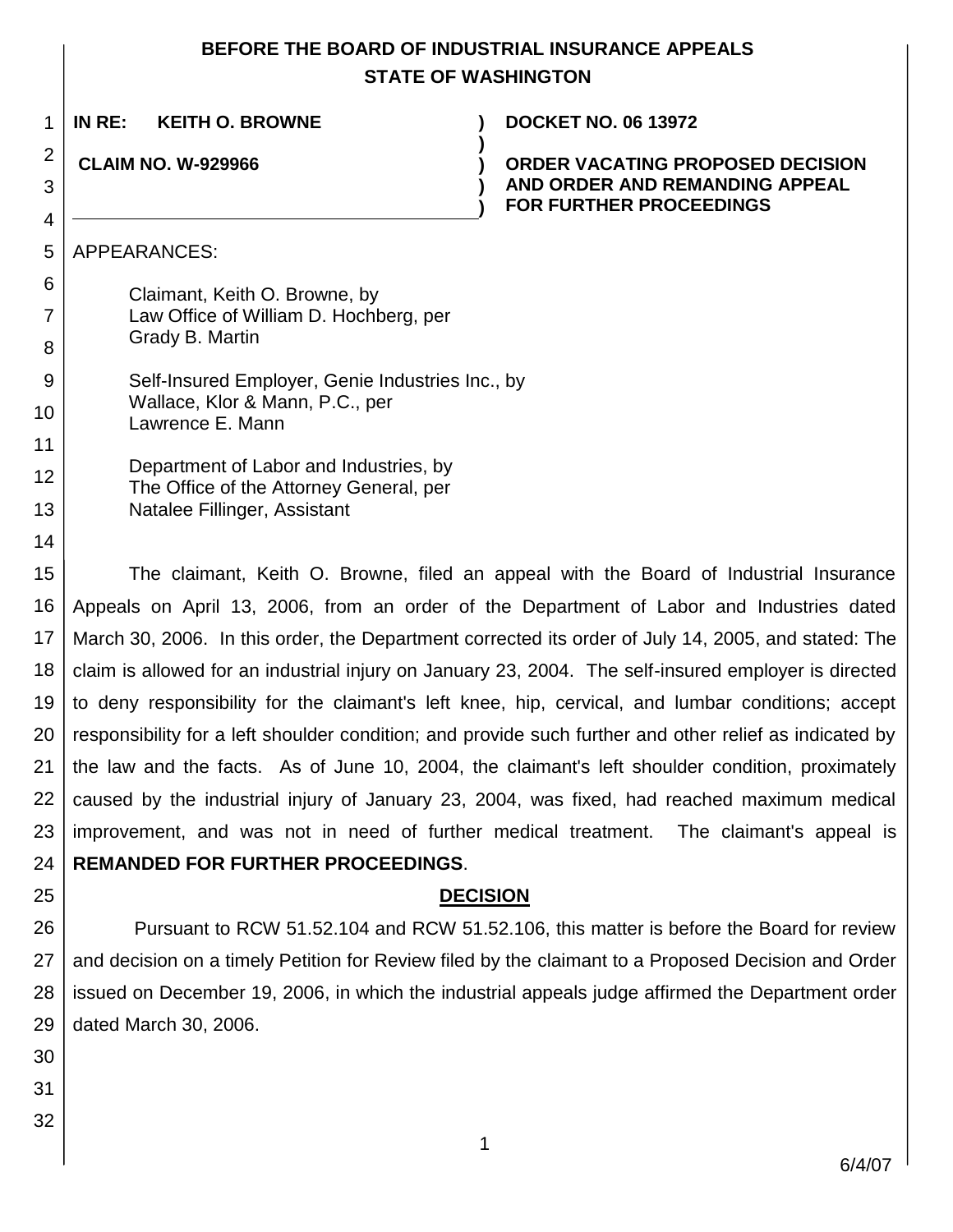1 2 3 4 The Board has reviewed the evidentiary rulings in the record of proceedings and finds that no prejudicial error was committed. The rulings are affirmed. We have granted review because we conclude that all three summary judgment motions should be denied and the matter remanded for further proceedings consistent with the directions given below.

### Procedural Background

6 7 8 9 10 11 12 13 Mr. Browne filed this claim in which he alleged that an industrial injury he sustained on January 23, 2004, had caused or aggravated a variety of orthopedic conditions throughout his body. The claim was rejected by the Department, which resulted in the claimant's timely appeal that was docketed by this Board as 04 16898. The scope of our review of that matter was limited to whether an industrial injury occurred, and if so, what condition or conditions were caused or aggravated by it. *Lenk v. Department of Labor & Indus.*, 3 Wn. App. 977, 982 (1970). After hearings were held, in which only the self-insured employer and the claimant participated, a Proposed Decision and Order, dated April 19, 2005, was issued.

14 15 16 17 18 19 20 21 22 23 24 25 26 27 28 29 30 In the April 19, 2005 Proposed Decision and Order, at page 2, our industrial appeals judge erroneously listed as an issue, ". . . as of June 10, 2004, (the date of the rejection order) was that condition fixed or in need of treatment?" After having determined that Mr. Browne had sustained an industrial injury that resulted in only a left shoulder condition, the industrial appeals judge did not discuss whether the shoulder condition required further treatment, which was appropriate due to the limitations on the scope of our review. However, the Proposed Decision and Order contained Finding of Fact No. 6 and Conclusion of Law No. 3, which were essentially identical, in which the industrial appeals judge stated that as of June 10, 2004, the claimant's left shoulder condition had reached maximum medical improvement and did not require further medical treatment. In contrast, Conclusion of Law No. 6, the conclusion of law that contained directions to the Department and/or the self-insured employer, did not contain any directions to provide or deny treatment or to close the claim. Instead, the industrial appeals judge directed the Department [*sic*] (self-insured employer) to "allow the claim as an industrial injury, deny responsibility for the claimant's left knee, hip, cervical and lumbar condition, accept responsibility for a left shoulder condition, and provide such further and other relief as indicated by the law and the facts." Unlike Finding of Fact No. 6 and Conclusion of Law No. 3, all of the directions contained in Conclusion of Law No. 6 were consistent with the scope of our review in Docket No. 04 16898.

31

5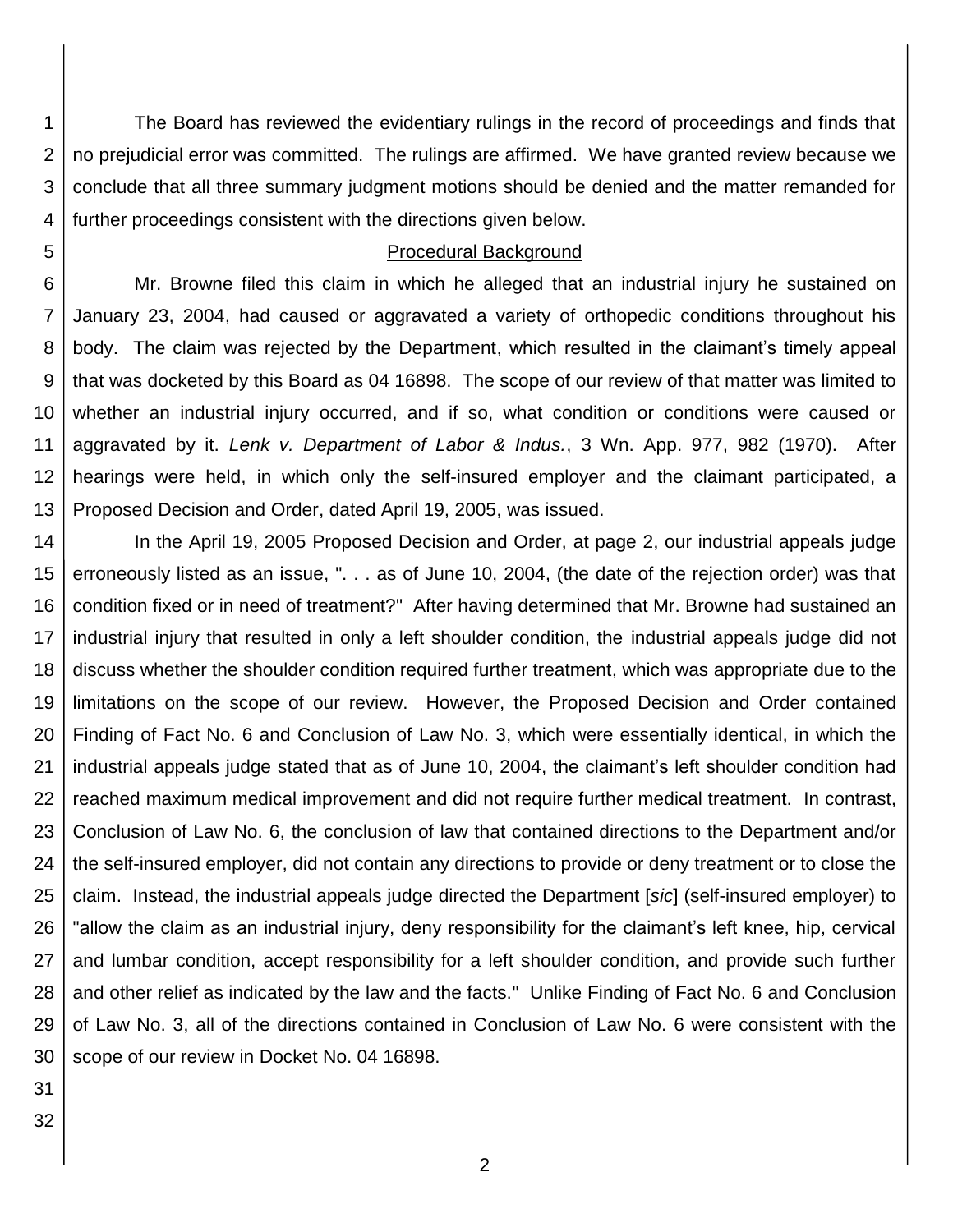1 2 The self-insured employer filed a Petition for Review of that Proposed Decision and Order. On June 23, 2005, we issued an Order Denying Petition for Review. Our June 23, 2005 order became final and binding on the parties when no appeal to superior court was filed.

3

4 5 6 7 8 9 10 11 12 13 14 15 16 On July 14, 2005, the Department issued an order in which it cited our June 23, 2005 order, contained the directions in Conclusion of Law No. 6 of the Proposed Decision and Order, but also included a provision that closed the claim. The Proposed Decision and Order that we adopted did not direct the Department or the self-insured employer to close the claim. After a long delay in the communication of that order to Mr. Browne, he filed a protest to the order. The Department followed up by issuing an order on March 30, 2006, in which it corrected what it termed as "the ministerial order and notice," this time noting that the employer in this claim is self-insured, but also replacing the claim closure language with the statement that "as of June 10, 2004 the claimant's left shoulder condition, proximately cause by the industrial injury of January 23, 2004 was fixed, had reached maximum medical improvement, and was not in need of further medical treatment." This last sentence was identical to Conclusion of Law No. 3 of the Proposed Decision and Order, but not with Conclusion of Law No. 6, the conclusion of law that contained the directions to the Department. Mr. Browne timely appealed this March 30, 2006 Department order.

17 18 19 20 21 22 23 The self-insured employer and the Department raise several legal grounds in support of their request that we dismiss Mr. Browne's appeal. These are: (1) that the order under appeal is merely ministerial and cannot be appealed; (2) that Mr. Browne's appeal is an attempted second litigation of the same claim or cause of action which is prevented by the doctrine of res judicata; and (3) that the doctrine of collateral estoppel prevents Mr. Browne from raising issues identical to those decided in the prior litigation, thus requiring dismissal of his appeal for lack of any remaining material facts at issue.

24

### Was the March 30, 2006 Department Order Entirely Ministerial?

25 26 27 28 29 30 31 32 In the Proposed Decision and Order in the current appeal, Docket No. 06 13972, our industrial appeals judge relied on *Marley v. Department of Labor & Indus.*, 125 Wn.2d 533 (1994) and our significant decision *In re Orena Houle*, BIIA Dec., 00 11628 (2001) when stating that medical fixity findings of fact and conclusions of law from the earlier Proposed Decision and Order (Docket No. 04 16898) were not beyond our subject matter jurisdiction in that appeal. The finding and conclusion were beyond the scope of our review in that earlier appeal, however, and thus inclusion of Finding of Fact No. 6 and Conclusion of Law No. 3 were errors of law that could have been overturned had the claimant appealed to superior court. Mr. Browne did not do so and the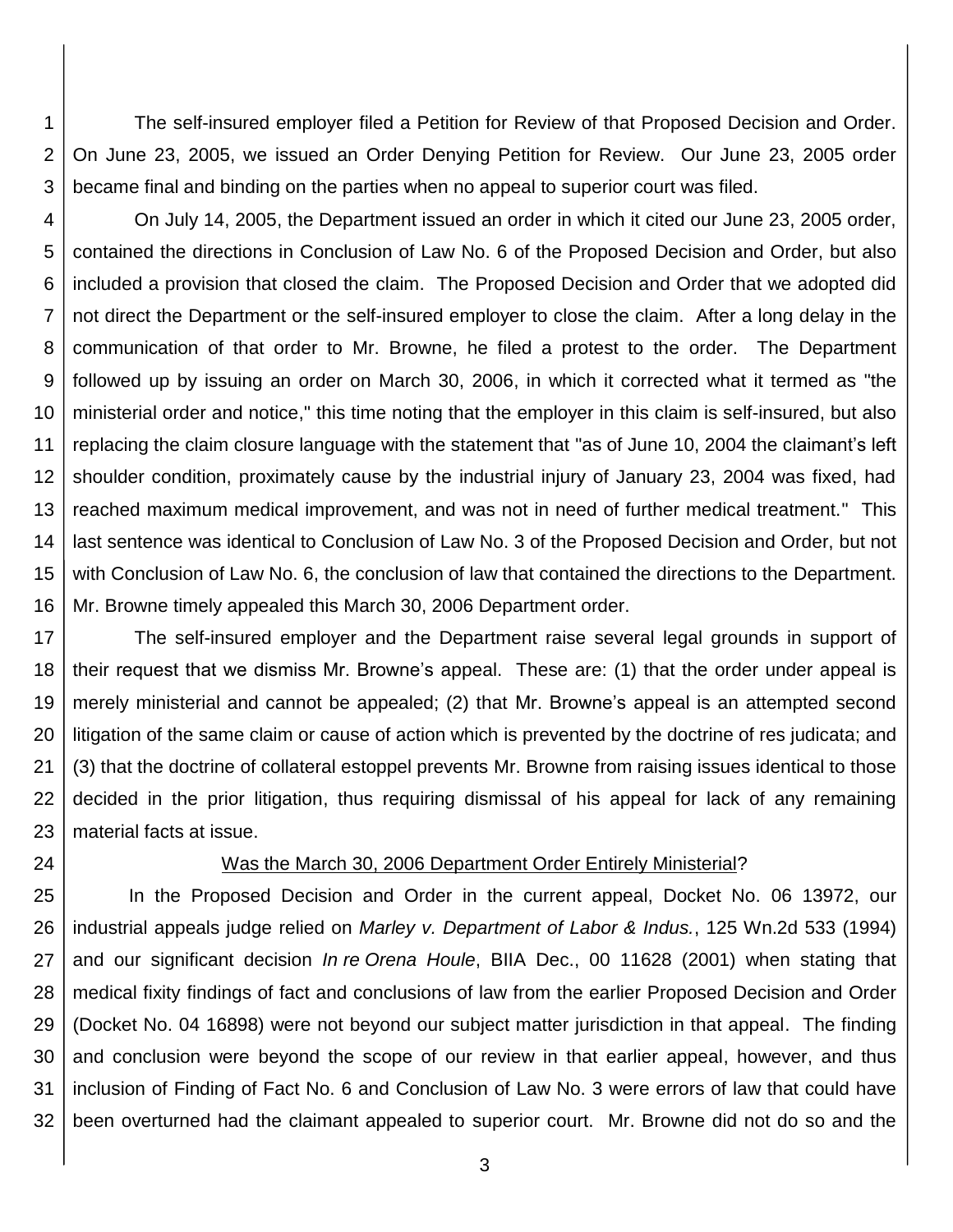1 2 Board order in Docket No. 04 16898 became final. As noted in the cases cited above, an error of law in a final Board order normally is not subject to collateral attack in subsequent proceedings.

3 4 5 6 7 8 9 10 11 12 In the Proposed Decision and Order in the current appeal, the industrial appeals judge also correctly determined that the March 30, 2006 Department order was not entirely ministerial. It should be noted that the recitation within a Department order that it is a ministerial order does not make it so. We have held that a purely ministerial Department order merely implements a Board decision. *In re Alfred Greenwalt, Dec'd*, BIIA Dec., 43,070 (1973); *In re Delores Witbeck*, Dckt. No. 03 14114 (January 13, 2004). A ministerial order is one in which the Department "takes no action other than that directed" by the Board in its final order. *In re Steven Carrell*, BIIA Dec., 99 11430 (1999). We compare the directions contained within our final order with those contained in the subsequent Department order to determine if that Department order is in fact ministerial.

13 14 The only direction given to the Department by this Board in our final order in Docket No. 04 16898 was that contained in Conclusion of Law No. 6 of that order:

> This matter is remanded to the Department with directions to allow the claim as an industrial injury, deny responsibility for the claimant's left knee, hip, cervical and lumbar conditions, accept responsibility for a left shoulder condition, and provide such further and other relief as indicated by the law and the facts.

15

16

17 18

19 20 21 22 23 24 25 26 27 28 29 30 31 32 The provisions of the March 30, 2006 Department order that are consistent with the directions contained within Conclusion of Law No. 6 of the Proposed Decision and Order we adopted as our order under Docket No. 04 16898, are ministerial. However, the additional provision contained in the March 30, 2006 order, even though it was a direct quotation of Conclusion of Law No. 3 of our order, is **not** ministerial because it was not contained within our directions to the Department. *Carrell*. This distinction, based on the location of the provisions in question in our order, is not a distinction without a difference, as can be seen by examining the actions of the Department after the Board order in Docket No. 04 16898 became final. The Department first issued an order on July 14, 2005, in which it incorporated the directions to it from the Board, but also added language closing the claim. In addition to the fact that claim closure language was nowhere to be found in the final Board order, this action constituted an adjudication of the claimant's right to additional benefits as of July 14, 2005, one year **after** the order under appeal in the earlier litigation. Clearly, that portion of the July 14, 2005 order was not ministerial. The "correction" of the closure provision of the July 14, 2005 order by the Department, in its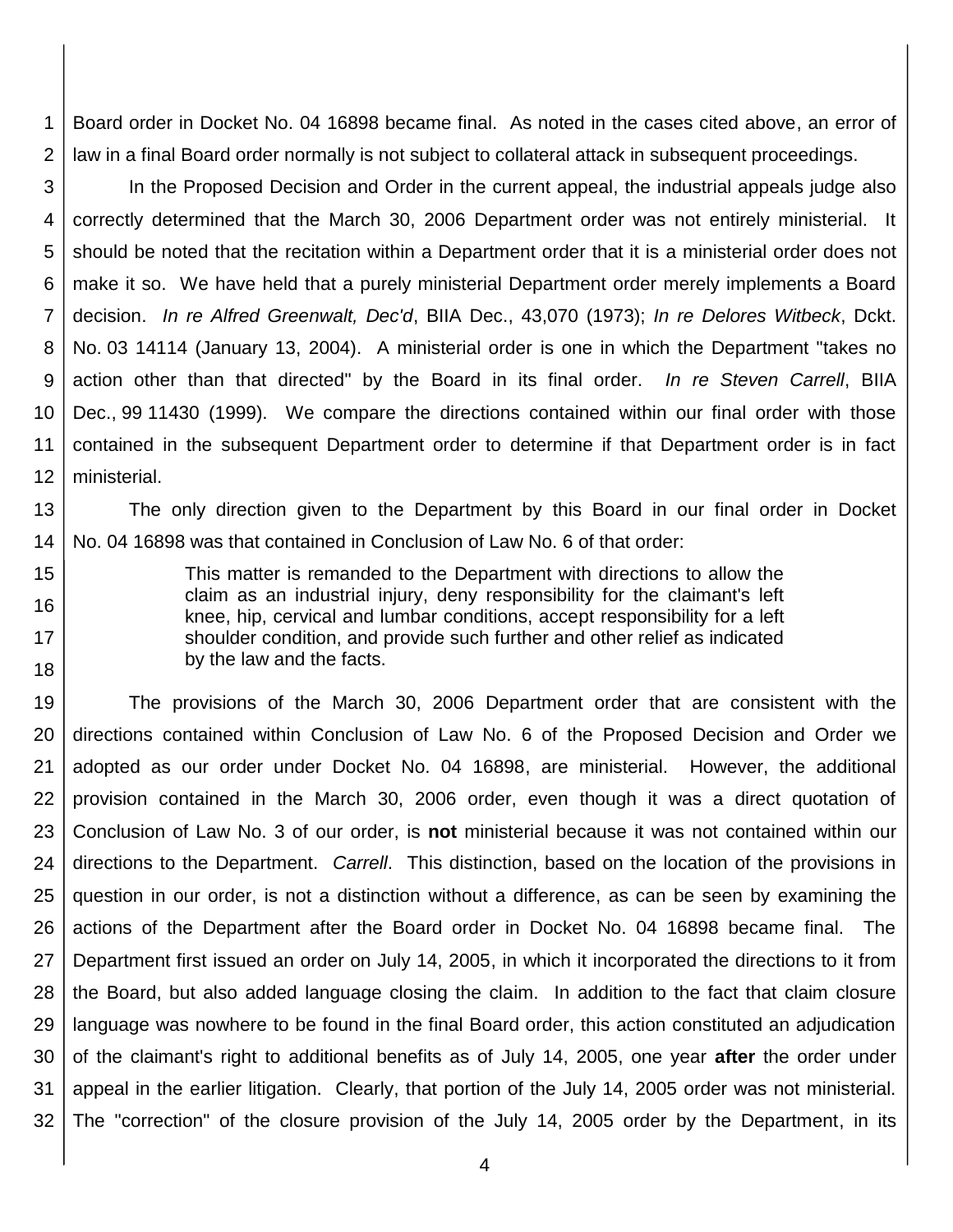1 2 3 March 30, 2006 order, is a rather obvious attempt to make claim closure itself unassailable as a ministerial decision, albeit some further order might have to be issued, stating whether or not the claimant was entitled to a permanent partial disability award.

4 5 6 7 8 9 The provisions of the March 30, 2006 Department order that are ministerial (the allowance of the claim for a right shoulder injury occurring on January 23, 2004, and the segregation of various other conditions from the claim) cannot be attacked in this appeal. If those provisions had been the only ones from which the appeal was filed, the Board would be required to dismiss the appeal for lack of subject matter jurisdiction. *Carrell*; *In re Steven Fridell*, Dckt. No. 04 14032 (August 22, 2005).

10

### Should the Doctrine of Res Judicata be Applied to Defeat the Claimant's Appeal?

11 12 In the December 19, 2006 Proposed Decision and Order, our industrial appeals judge stated, in Conclusion of Law No. 3:

13

14

16

17 18

19

20

21

22

23

24 25

26

27

28

The Findings of Fact and Conclusions of Law in the Board's Proposed Decision and Order dated April 19, 2005, are res judicata, and final and binding on the claimant, self-insured employer, and Department.

15 In this conclusion of law, our industrial appeals judge, unfortunately, fails to distinguish between the doctrines of res judicata and collateral estoppel. The doctrine of collateral estoppel may apply to factual determinations such as those contained within the findings of fact which merely pertain to a single factual issue as opposed to the entire claim or cause of action. In contrast, the doctrine of res judicata applies to entire claims or causes of action rather than individual facts. As stated in *Hyatt v. Department of Labor & Indus.*, 132 Wn. App. 387, 394 (2006):

> Courts apply the doctrine of res judicata to prevent repetitive litigation of claims or causes of action arising out of the same facts and to "avoid repetitive litigation, conserve judicial resources, and prevent the moral force of court judgments from being undermined." *Hisle v. Todd Pac. Shipyards Corp.*, 113 Wn. App. 401,410, 54 P.3d 687 (2002), *aff'd,*  151 Wn. 2d 853, 93 P.3d 108 (2004). Res judicata applies when (1) there has been a final judgment on the merits in a prior action between the same parties; and (2) the prior and present actions involve (a) the same subject matter, (b) the same cause of action, (c) the same persons and parties, and (d) the same quality persons for or against whom the claim is made. *Hisle*, 113 Wn. App., at 410.

29 30 31 The doctrine of res judicata should not be applied in this case for two reasons: (1) the subject matter of the prior and present actions is dissimilar; and (2) the earlier determination is so inconsistent that it would be unfair to apply the doctrine of res judicata in this situation.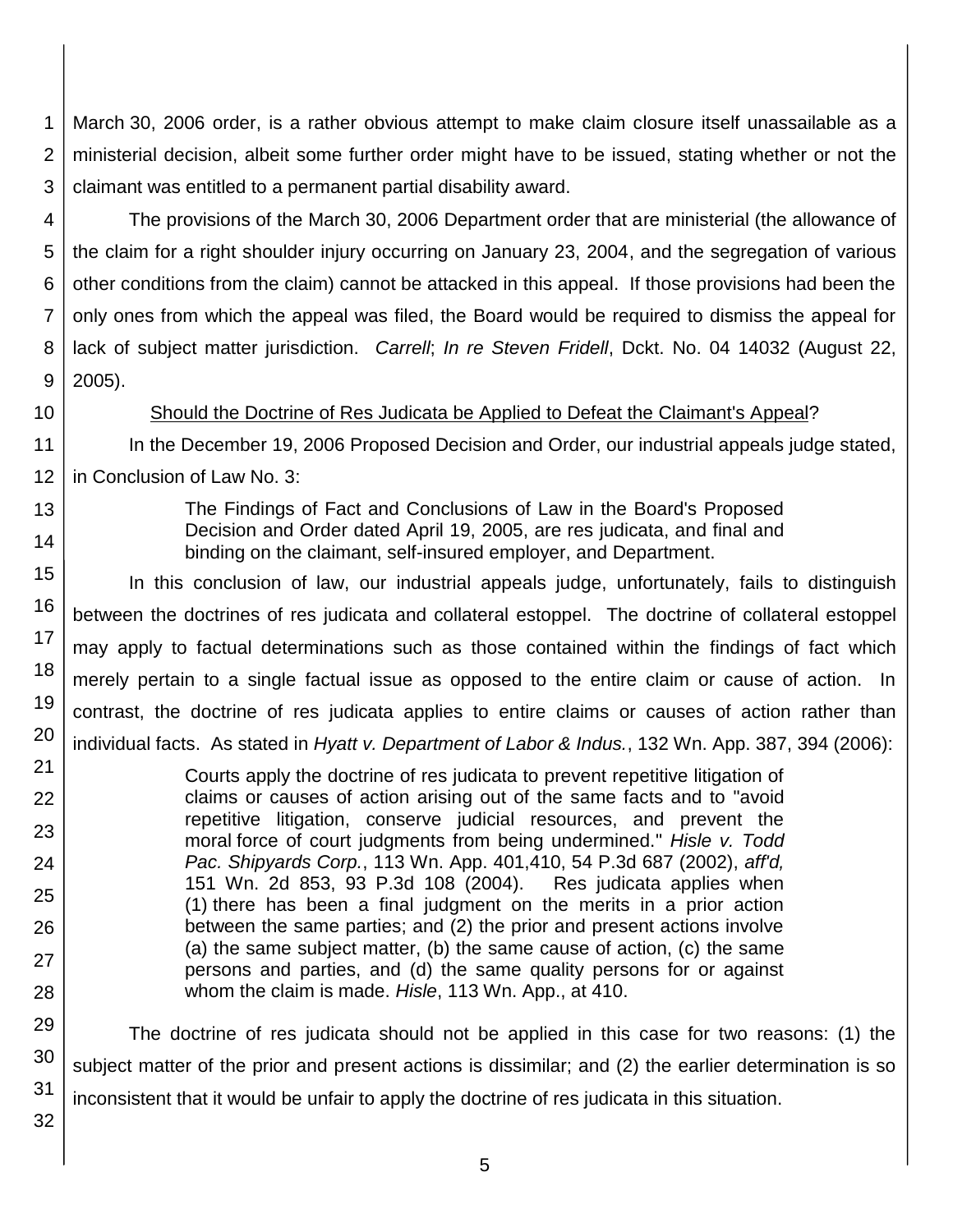1 2 3 4 5 6 In the prior litigation, the scope of our review did not extend to the consideration of what benefits Mr. Browne would receive beyond mere allowance of the claim. But even with the erroneous extension of that portion of the scope of our review by provisions of that order, our scope of review over the provision of those benefits ended as of June 30, 2004, the date of the Department order under review in Docket No. 04 16898. Nothing in our earlier order extended the scope of our review beyond June 30, 2004.

7 8 9 10 11 12 13 14 15 16 17 In its July 14, 2005 order, the Department adjudicated the claimant's entitlement to benefits beyond June 10, 2004. In its July 14, 2005 order, the Department included a provision to close the claim. That order implicitly contained determinations by the Department that as of July 14, 2005, the claimant was not entitled to further benefits of any kind, including time-loss compensation, treatment, or permanent partial disability up to the date of closure. The March 30, 2006 order (which "corrected" the July 14, 2005 order), constitutes an attempt to limit the duration for which treatment benefits could be provided to June 10, 2004. Mr. Browne, by way of his Notice of Appeal, contested that limitation. Thus, the provision of treatment benefits through at least July 14, 2005, and probably March 30, 2006, is within the scope of the Board's review in this litigation. *Lenk.* That being the case, it is clear that the subject matter of this litigation, the duration of the claimant's entitlement to benefits, is not identical to the subject matter of the earlier litigation.

18 19 20 21 22 As noted above, our earlier order contains a number of inconsistencies regarding the directions given to the Department and/or the self-insured employer. These inconsistencies render the final order in that appeal inherently ambiguous as to whether the Department was required by that order to take any further action beyond allowing the claim and segregating a number of conditions.

23 24 25 In previous cases we have considered whether the doctrine of res judicata should be applied in situations involving inherently ambiguous orders. In our significant decision *In re Rick Yost*, BIIA Dec., 01 24199 (2003), we stated:

> However, before a party can be precluded by principles of res judicata from litigating a specific issue at a later time, the party must have had clear and unequivocal notice of issues adjudicated by the prior order, so that the party has had an opportunity to challenge the specific finding. *King v. Department of Labor & Indus.*, 12 Wn App. 1 (1974). Indeed, we have held on several occasions that an order of the Department will not be held to have a res judicata effect unless it

31 32

26

27

28

29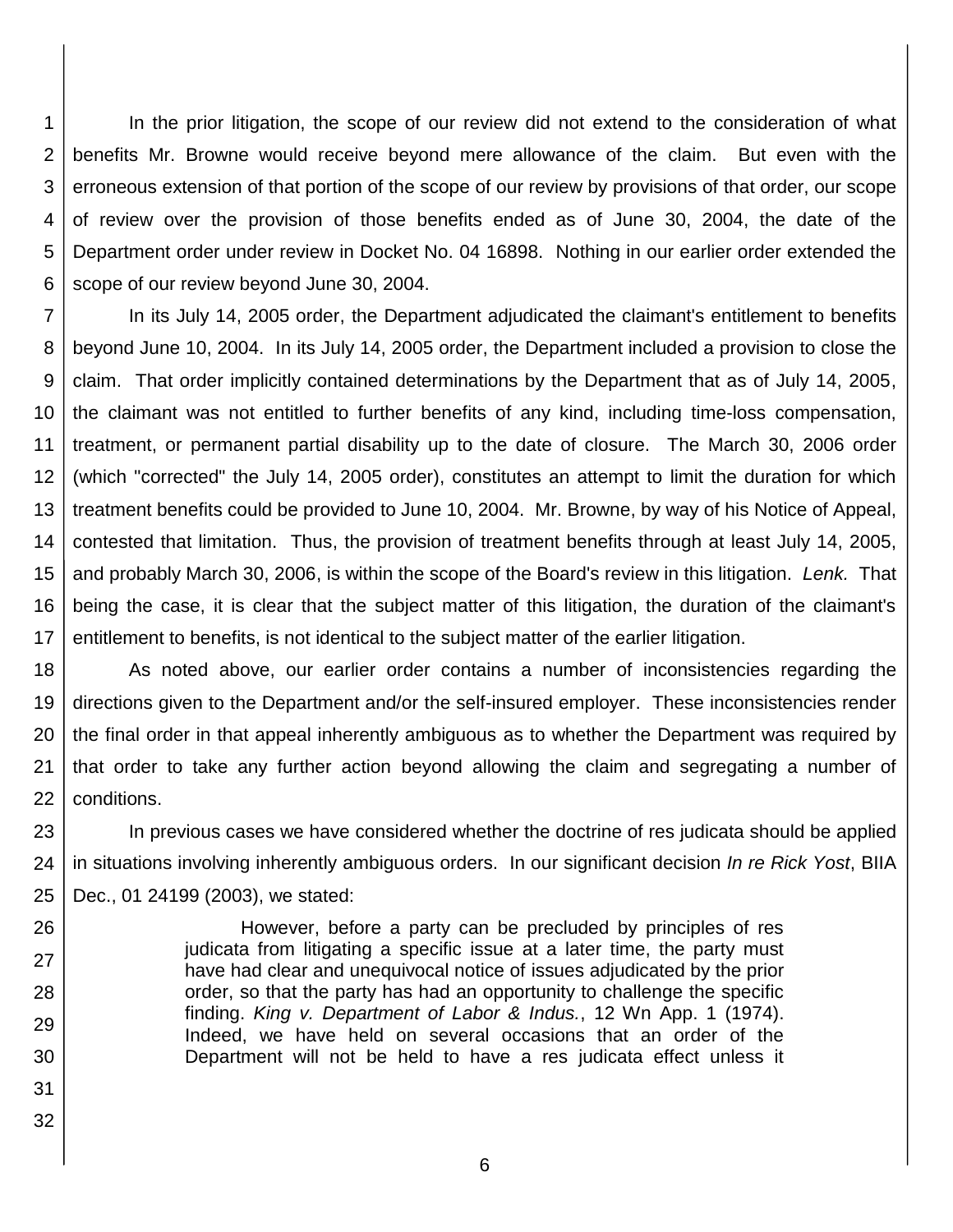specifically apprises the parties of the determinations being made. *See In re Lyssa Smith*, BIIA Dec., 86 1152 (1988); *In re Gary Johnson*, BIIA Dec., 86 3681 (1987).

## *Yost*, at 4.

We have held that fundamental fairness prevents res judicata effect from being given to Department orders that are this ambiguous. *Yost; In re Brett Kemp*, BIIA Dec., 02 13145 (2003). This same holding should apply to any inherently ambiguous Board order, such as the one we issued in Docket No. 04 16898.

## Does the Doctrine of Collateral Estoppel Apply to Limit the Issues in this Appeal?

The doctrine of collateral estoppel should not be applied in this case to prevent Mr. Browne from proving that he required further proper and necessary treatment subsequent to June 10, 2004, for his left shoulder condition, proximately caused by the January 23, 2004 industrial injury. Many of the same issues discussed above regarding the application of the doctrine of res judicata are also applicable when considering whether the doctrine of collateral estoppel should be applied to prevent re-litigation of individual facts or issues.

In our significant decision, *In re Eleanor Lewis (II)*, BIIA Dec., 89 2474 (1990), at 3-4, we described the application of collateral estoppel and the elements that have to exist for its application.

- Collateral estoppel bars the "relitigation of an issue or determinative fact after the party estopped has had a full and fair opportunity to present a case." *McDaniels v. Carlson*, 108 Wn.2d 299,303 (1987). For collateral estoppel to apply, the following questions must be answered affirmatively:
- (1) Was the issue decided in the prior adjudication identical with the one presented in the action in question?
	- (2) Was there a final judgment on the merits?
- (3) Was the party against whom the plea is asserted a party or in privity with the party to the prior adjudication?
	- (4) Will the application of the doctrine not work an injustice on the party against whom the doctrine is to be applied?

32 Much of the same rationale we believe applies to prevent application of the doctrine of res judicata also applies to prevent application of the doctrine of collateral estoppel in this case. In *Eleanor Lewis (II)*, we noted the distinction between "evidentiary facts," which were defined as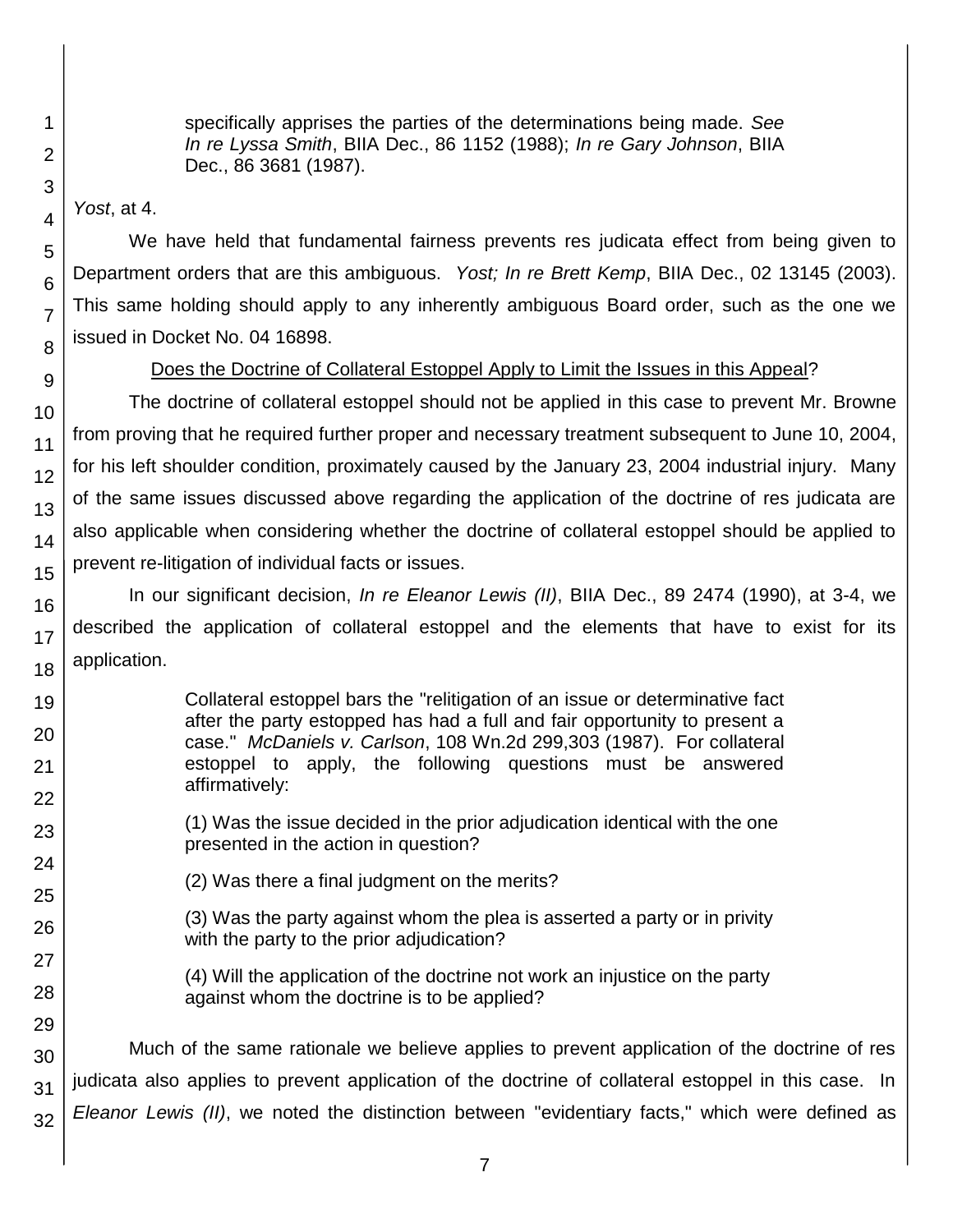1 2 3 4 5 6 7 8 9 10 being "merely collateral to the original claim," and "ultimate facts," the latter being facts "directly at issue in the first controversy upon which the claim rests." See, also, *McDaniels*, at 305-306. In Mr. Browne's earlier appeal, the issue was whether he had sustained an industrial injury. The causation of multiple conditions that were present on or after the date of the alleged industrial injury also was the subject of proof in the earlier litigation. However, the "facts" contained within Finding of Fact No. 6 regarding medical fixity of a condition over four months after the date of the industrial injury (the occurrence of which was at issue in that appeal) were not within the scope of our review, and therefore were not relevant to the decision on the ultimate issue in that appeal. These facts, at most, are properly characterized as "evidentiary" facts and not as "ultimate" facts in regard to that earlier litigation.

11 12 13 14 15 16 17 18 19 20 21 22 23 24 25 In recognition of the difficulty of distinguishing ultimate facts from evidentiary facts, we discussed, in *Lewis*, a "different approach" based on a law review article, Trautman, "Claim and Issue Preclusion in Civil Litigation in Washington," 60 Wash.L.Rev. 805 (1985). In this article, Professor Trautman argued that whether collateral estoppel should be applied with regard to a specific issue should be based on the importance of that issue, as recognized by the parties and the judge at the time of the first judgment, and the foreseeability of the significance of that issue in regard to subsequent legal actions at the time of the first action. We find it difficult to believe that during an "allowance" appeal, the need for testimony regarding future treatment needs and duration would have been considered by the parties. Surely, we cannot suggest that whenever an "allowance" appeal is tried, the parties must litigate the appeal as if all potential future benefits are at issue. Under Professor Trautman's analysis, we do not believe we have privity of the issue between the earlier litigation and this appeal. And in fact, we believe that by analyzing this issue as Professor Trautman did, the unfairness of the application of collateral estoppel to Mr. Browne's appeal is clearly illustrated, thus also requiring a negative response to the fourth prerequisite for the application of that doctrine.

26 27 28 29 30 31 32 The Proposed Decision and Order dated December 19, 2006, is vacated. This matter is remanded to the hearings process, pursuant to WAC 263-12-145(4), for further proceedings as indicated by this order. The parties are advised that this order is not a final Decision and Order of the Board within the meaning of RCW 51.52.110. At the conclusion of further proceedings, the industrial appeals judge shall, unless the appeal is dismissed or resolved by an Order on Agreement of Parties, enter a Proposed Decision and Order containing findings and conclusions as to each contested issue of fact and law, based on the entire record, and consistent with this order.